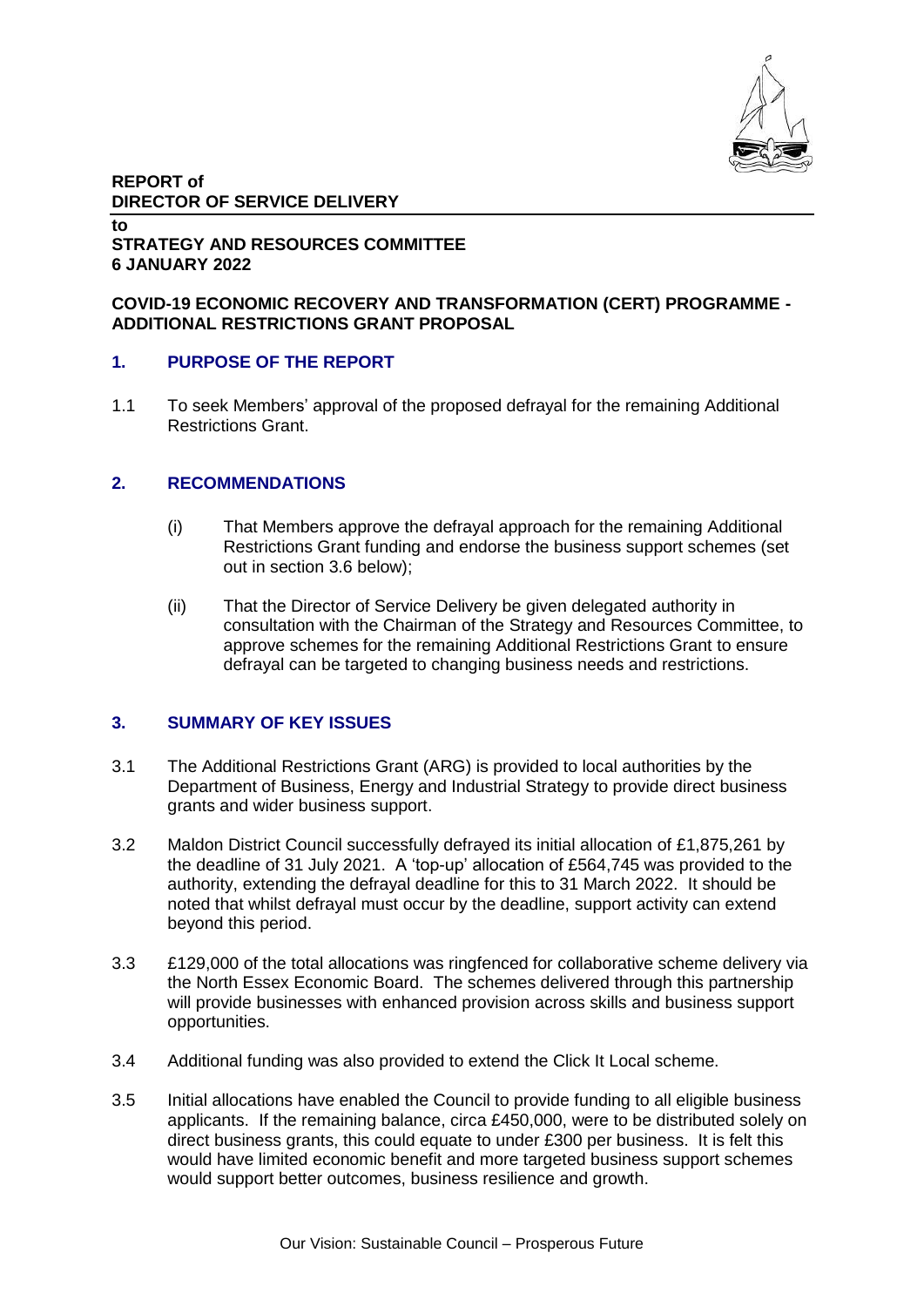- 3.6 The remainder of the fund, is proposed to be defrayed on the following business support schemes to provide sustainable economic return on investment;
- 3.6.1 Social Enterprise Seed and Sector Growth Fund Grant funding scheme targeted at social enterprise and community businesses to support community benefits, economic growth and sustainability of the organisation. Secondary programme, targeting all sectors, that will support recovery and future resilience and contribute to the economic recovery of the wider district. It is proposed to engage an intermediary organisation to administer the application process and provide on-going support to the applicants.
- 3.6.2 Keep It Local extension (currently funded by Magnox) Additional funding to continue the delivery of the Keep It Local initiative, providing businesses with free social media and e-commerce training and 12 months promotion campaign.
- 3.6.3 Business Support Surgeries Two events, one in Burnham-on-Crouch and one in Maldon. The events will provide information and mini consultations with business experts, as well as networking opportunities with like-minded business owners.
- 3.6.4 Wellbeing Resilience in Business Mental health resilience and well-being training courses for businesses to support their employees.
- 3.6.5 Local Membership Federation of Small Businesses 1-year free membership for Micro Businesses in the district to access support provided by the Federation of Small Businesses. Subsidised membership would be provided for Small and Midsize Enterprises (SMEs).
- 3.6.6 Grant Finder 1 year license to Grant Finder for the authority to communicate funding opportunities via our engagement channels.
- 3.6.7 Business Navigation Services Local enhancement of North Essex Economic Board (NEEB) contract to assist businesses to identify relevant programmes, initiatives, or funding schemes currently on offer and support to access them. This would also assist to bolster our current business engagement efforts.
- 3.6.8 Visit Essex Membership Subsidised subscription to tourism specific business support membership.
- 3.6.9 Sensory Guide to Maldon District Delivery of sensory awareness training, and subsequent guide, for businesses to understand sensory loss/impairment issues services can be tailored to meet the needs of customers.
- 3.6.10 Additional Place Photography Commission local photographer and drone pilot to undertake photography at all Local Development Plan (LDP) employment sites to support businesses promotion and development of investment prospectus.

### **4. CONCLUSION**

- 4.1 The Additional Restrictions Grant provides an opportunity for the authority to support the recovering economy via hybrid delivery of direct grants and business support. Any unspent funds would need to be returned to Central Government if not defrayed by 31 March 2022.
- 4.2 Members should support the proposed schemes allowing delivery to commence immediately.